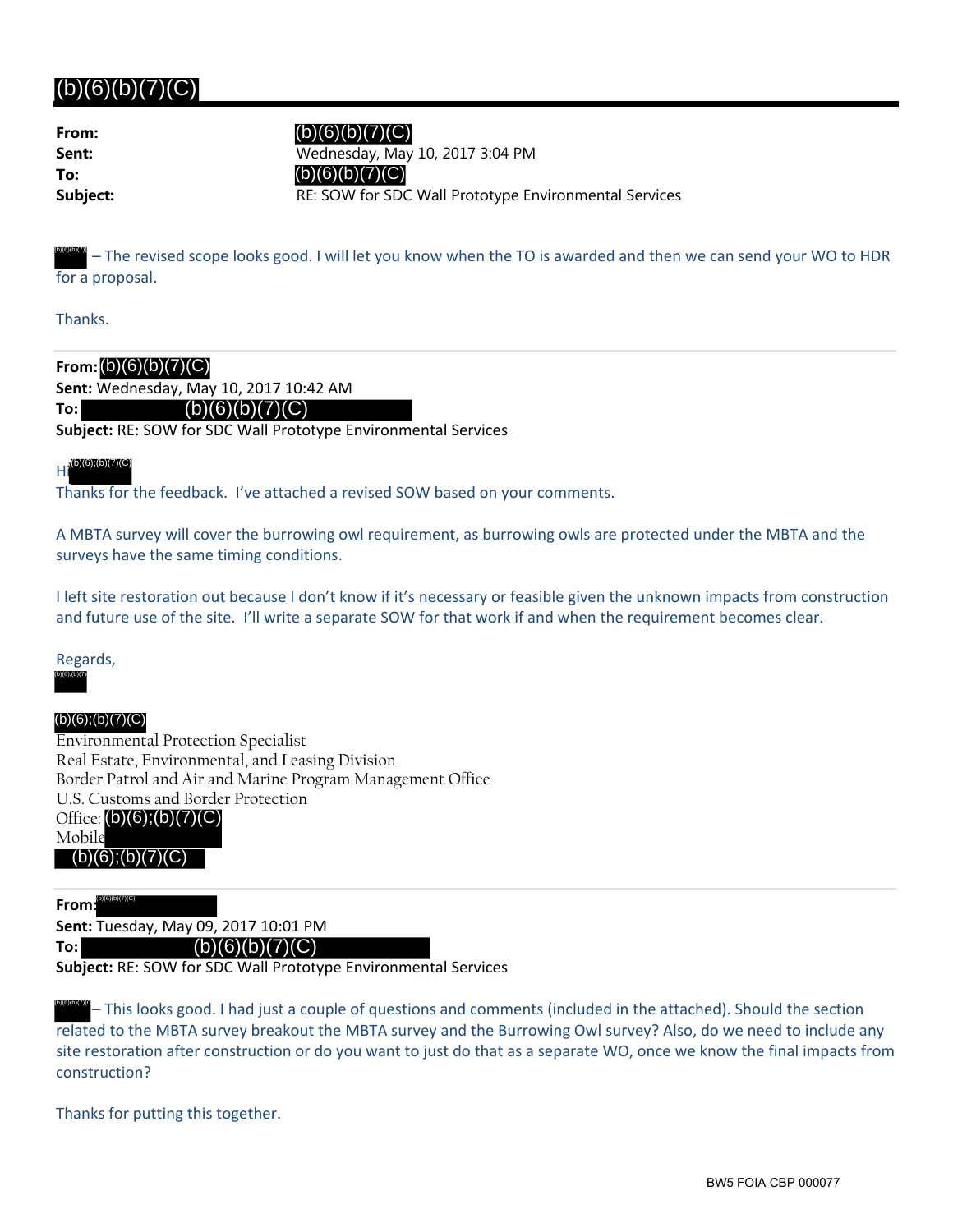# **From:** (b)(6)(b)(7)(C)

**Sent:** Monday, May 08, 2017 3:05 PM **To:** (b)(6)(b)(7)(C) **Subject:** SOW for SDC Wall Prototype Environmental Services

#### Hi (b)(6)(b)(7)(C) (b)(6);(b)(7)(C)

Attached for your review is a draft SOW for the environmental services to support the wall prototype development. As we discussed it includes: bio and cultural surveys; MBTA pre‐construction surveys; SWPPP preparation and implementation; and monitoring during construction.

#### Regards, (b)(6);(b)(7)(C)

### (b)(6);(b)(7)(C)

Environmental Protection Specialist Real Estate, Environmental, and Leasing Division Border Patrol and Air and Marine Program Management Office U.S. Customs and Border Protection Office: (b)(6);(b)(7)(C) Mobile (b)(6);(b)(7)(C)